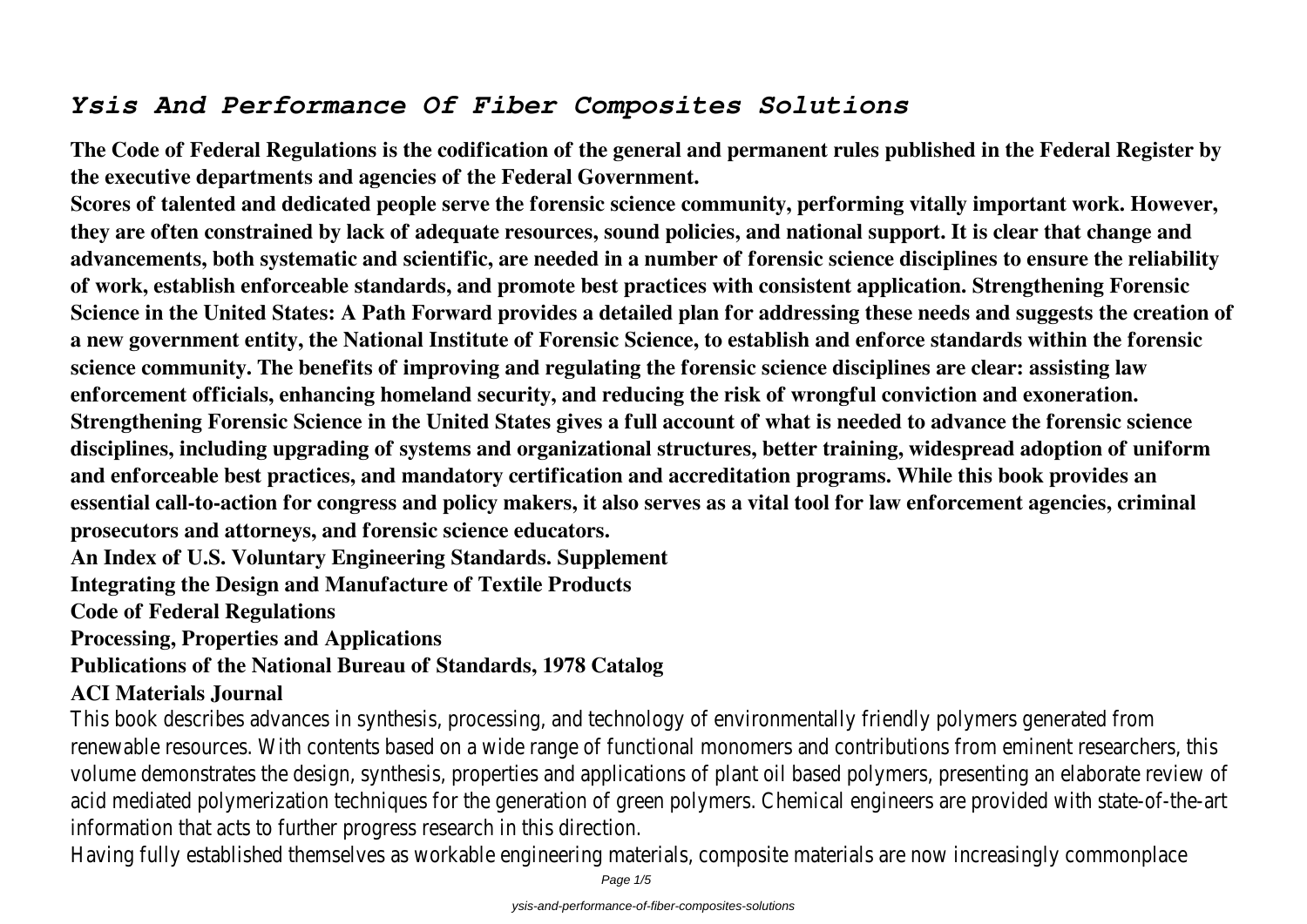around the world. Serves as both a text and reference quide to the behavior of composite materials in different eng applications. Revised for this Second Edition, the text includes a general discussion of composites as material, pract design and performance, and further analysis that will be helpful to those engaged in research on composites. Each with references for further reading and a set of problems that will be useful in developing a better understanding o Pineapple Leaf Fibers

Dividends from Wood Research

An Index of U.S. Voluntary Engineering Standards, Supplement 2

Scientific and Technical Aerospace Reports

Proceedings fib Symposium in Budapest Hungary Vol1

Materials, Manufacturing, and Design

**This book deals with all aspects of advanced composite materials; what they are, where they are used, how they are made, their properties, how they are designed and analyzed, and how they perform in-service. It covers both continuous and discontinuous fiber composites fabricated from polymer, metal, and ceramic matrices, with an emphasis on continuous fiber polymer matrix composites. This handbook is an authoritative, comprehensive reference on optical networks, the backbone of today's communication and information society. The book reviews the many underlying technologies that enable the global optical communications infrastructure, but also explains current research trends targeted towards continued capacity scaling and enhanced networking flexibility in support of an unabated traffic growth fueled by ever-emerging new applications. The book is divided into four parts: Optical Subsystems for Transmission and Switching, Core Networks, Datacenter and Super-Computer Networking, and Optical Access and Wireless Networks. Each chapter is written by world-renown experts that represent academia, industry, and international government and regulatory agencies. Every chapter provides a complete picture of its field, from entry-level information to a snapshot of the respective state-of-the-art technologies to emerging research trends, providing something useful for the novice who wants to get familiar with the field to the expert who wants to get a concise view of future trends.**

**NBS Special Publication**

**Vegetable Fiber Composites and their Technological Applications**

**A Path Forward**

**Applied Mechanics Reviews**

**U.S. Government Research Reports**

**Covering Those Standards, Specifications, Test Methods, and Recommended Practices Issued by National Standardization Organizations in the United States**

The need for manufacturers to make new products, diversify existing products and remain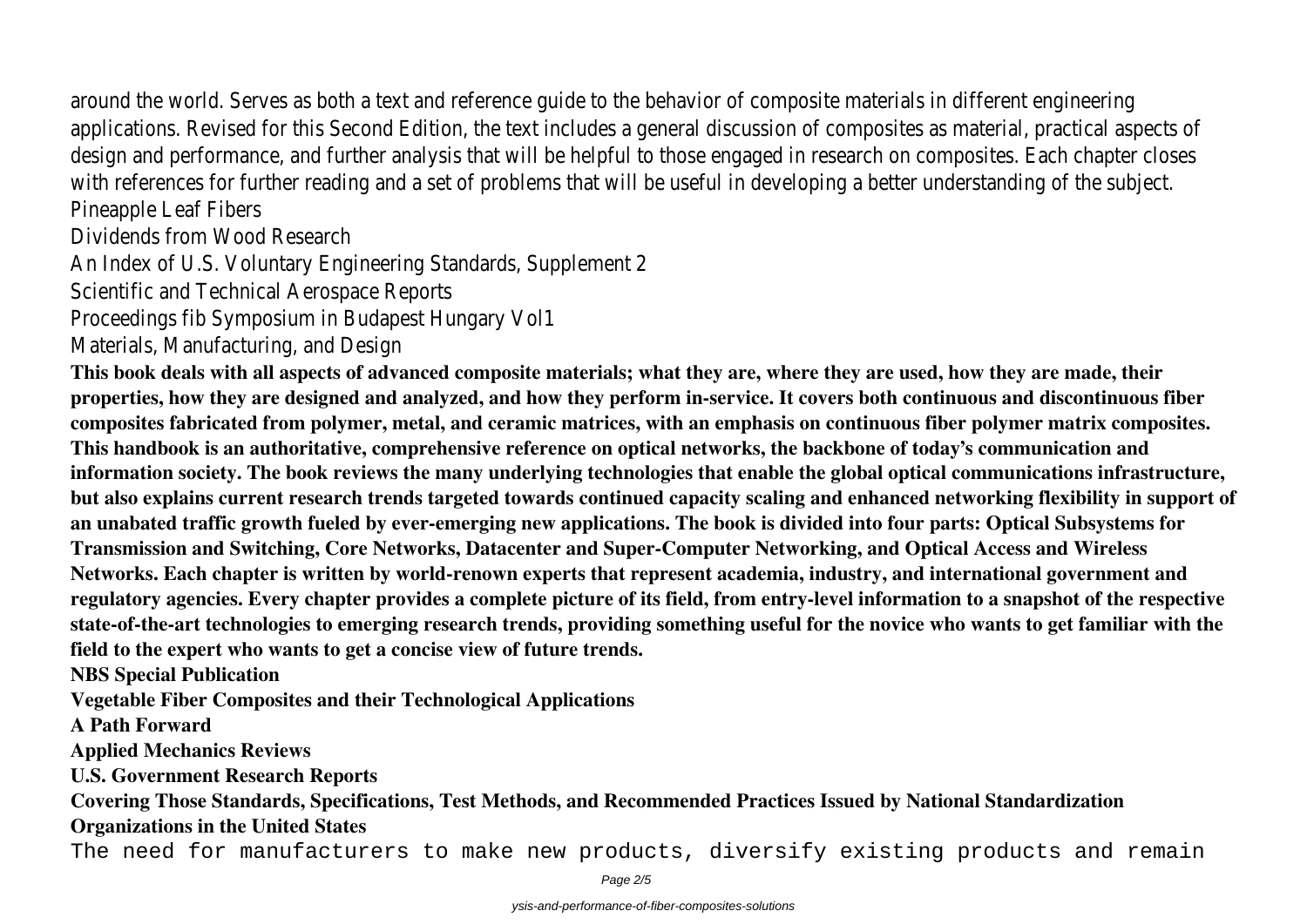globally competitive is increasing. Engineering textiles: integrating the design and manufacture of textile products covers many aspects of product development and design conceptualization for both technical and traditional textiles. It also discusses several approaches to the fiber-to-fabric engineering of various textile products. Part one discusses fiber-to-fabric engineering in the context of product development and design of fiber-based products. Part two discusses the different types of fibers, yarns and fabrics suitable for the production of traditional and function-focused textiles. Chapters include key topics such as structure, characteristics and the design of textiles. Part three concludes with a discussion of the development of specific fibre applications, ranging from traditional textile products through to technical textiles such as transport and medical applications. Written by a highly distinguished author, this book is a pioneering guide to textile product design and development for a broad spectrum of readers, ranging from engineers in all fields, including textiles, material, mechanical, electrical, civil, chemical, polymer and fiber engineers. It is also suitable for textile technologists, fiber scientists and for those involved in research and development of both traditional and new-generation textile products. Reviews aspects of product development and design conceptualisation for both technical and traditional textiles Analyses material selection including structure and characteristics of various fibres Examines the development of fibrous products for transportation, medical and protection applications

This book summarizes recent developments in epoxy blends. It emphasizes new challenges for the synthesis, characterization, and properties of biofibers and biopolymers. It provides updates on all the important areas of biofibers and biopolymers in a comprehensive fashion, including synthesis, processing, characterisation and application. It provides a a one-stop reference for researchers and those working in industry and government. The book correlates macro, micro and nanostructure properties. Moreover, it provides cutting edge research from experts around the globe. The current status, trends, future directions and opportunities are discussed in detail, making the book also accessible for beginners to the subject and young researchers.

Page 3/5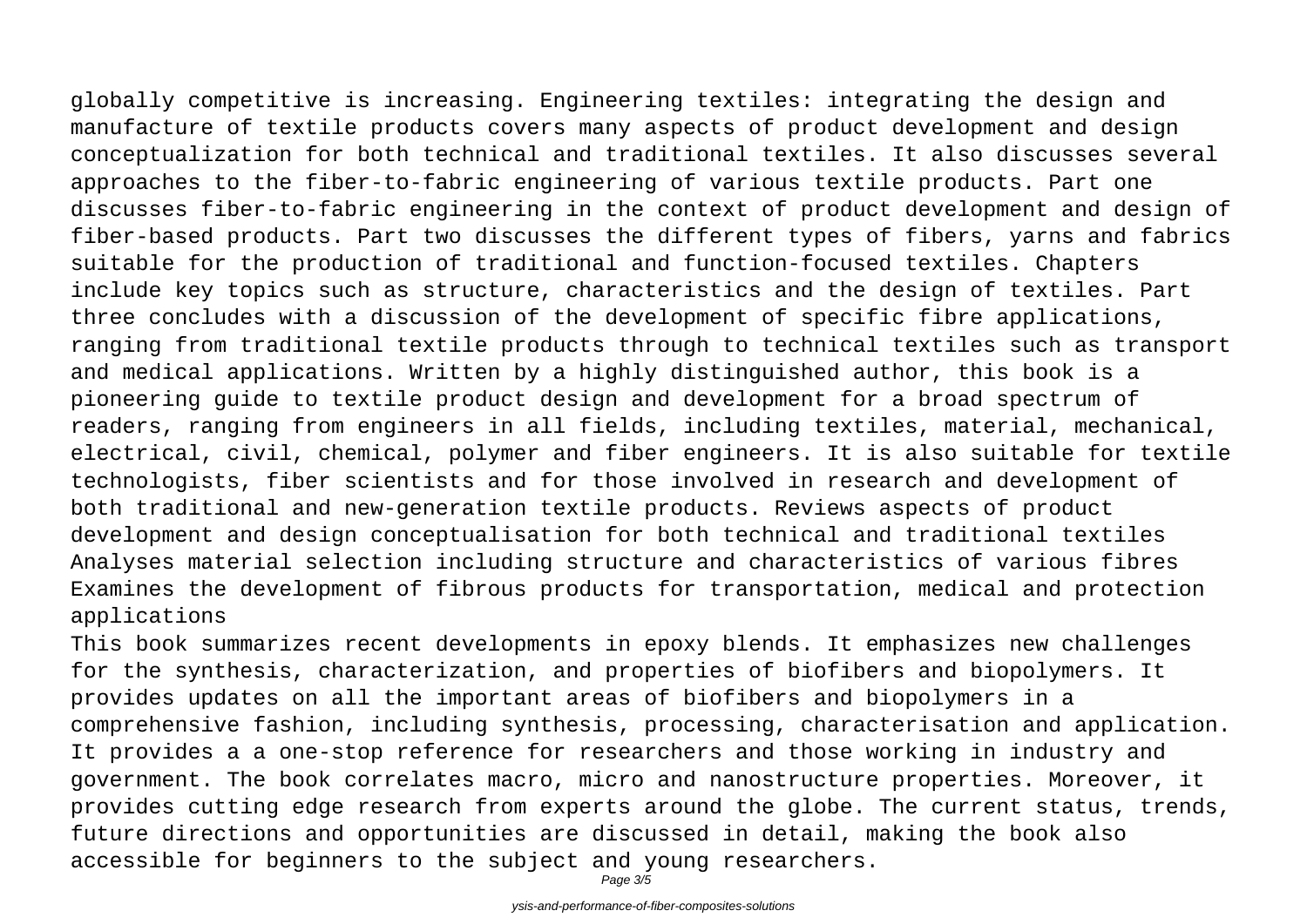The Code of Federal Regulations of the United States of America Monthly Catalogue, United States Public Documents Strengthening Forensic Science in the United States Publications of the National Institute of Standards and Technology ... Catalog Analysis and Performance of Fiber Composites Bibliography of Agriculture with Subject Index *Offering nearly 7000 references-3900 more than the first edition-Polymeric Biomaterials, Second Edition is an up-to-the-minute source for plastics and biomedical engineers, polymer scientists, biochemists, molecular biologists, macromolecular chemists, pharmacists, cardiovascular and plastic surgeons, and graduate and medical students in these disciplines. Completely revised and updated, it includes coverage of genetic*

*engineering, synthesis of biodegradable polymers, hydrogels, and mucoadhesive polymers, as well as polymers for dermacosmetic treatments, burn and wound dressings, orthopedic surgery, artificial joints, vascular prostheses, and in blood contacting systems.*

*Special edition of the Federal Register, containing a codification of documents of general applicability and future effect ... with ancillaries.*

*The U.S. textile and apparel industry : a revolution in progress : special report. High Performance Fiber Reinforced Cement Composites 6 2000-*

*Springer Handbook of Optical Networks*

*Publications of the National Bureau of Standards*

*Light-Sensing Proteins and Their Applications in Neuroscience and Beyond*

*This book explores vegetable fiber composite as an eco-friendly, biodegradable, and sustainable material that has many potential industrial applications. The use of vegetable fiber composite supports the sustainable development goals (SDGs) to utilize more sustainable and greener composite materials, which are also easy to handle and locally easily available with economical production costs. This book presents various types of vegetable fiber composite and its processing methods and treatments to obtain desirable properties for certain applications. The book caters to researchers and students who are working in the field of bio-composites and green materials.*

*This book, now in a thoroughly revised second edition, offers a comprehensive review of the rapidly growing field of optogenetics, in which lightsensing proteins are genetically engineered into cells in order to acquire information on cellular physiology in optical form or to enable control of specific network in the brain upon activation by light. Light-sensing proteins of various living organisms are now available to be exogenously expressed* Page  $4/5$